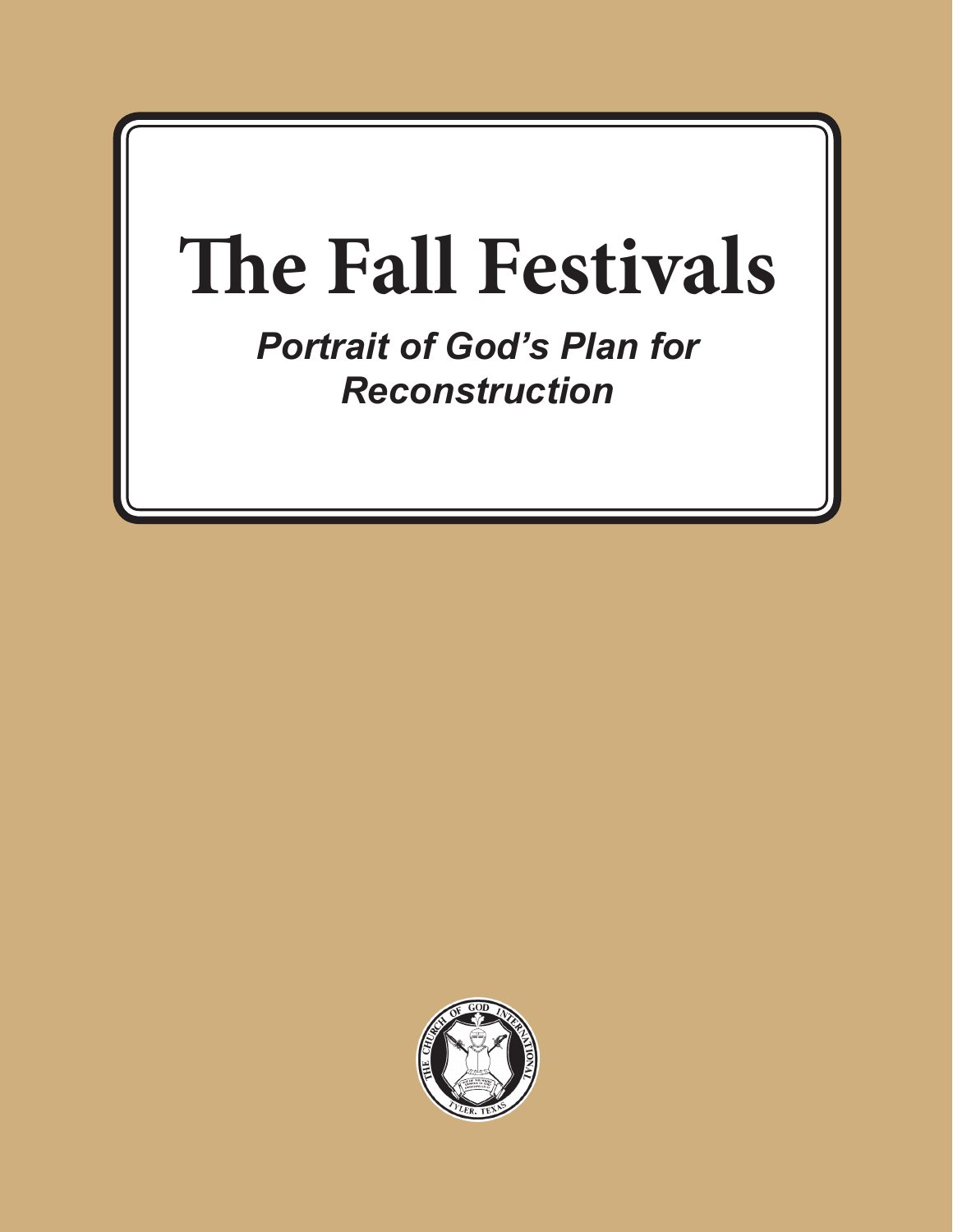## **The Fall Festivals**

## *Portrait of God's Plan for Reconstruction*

**In spite of the insurmountable problems of today's world, your Bible foretells a time of massive economic and political reform—a time of global** *reconstruction,* **when the nations will "beat their swords into plowshares." The fall holy days—the Feast of Trumpets, Day of Atonement, and Feast of Tabernacles—reveal how God plans to reconstruct our world.**

When Christopher Columbus made his famous voyage to the "New World," he probably never dreamed that one day men would actually walk on the moon. And, probably, the Wright brothers never envisioned the modem space shuttle, never imagined that man would one day orbit the earth.

Just look at how our world has changed within the last *fraction* of human history. From the simple telegraph to communications satellites; from steam locomotives to supersonic jets; from herbal remedies to microsurgery; from simple electronic gadgetry to microchips and supercomputers—and the list goes on and on.

Indeed, we live in an everchanging world—a *rapidly* changing world.

We are amazed at the quantum leaps man has made in science, in technology, in industry. Yet, in spite of the explosion of scientific and technological knowledge that has so changed our world, the human *hart* remains unchanged! From the time Cain murdered Abel to the present, the world of man has been dominated by greed, lust, selfishness; by the inordinate desire to acquire for the self at the expense of others. Until these components of human nature can be altered, science can bring us no closer to the utopian society we so

yearn for. We can put men in space; we can communicate instantaneously with people halfway around the world; we can travel distances in mere hours that formerly took weeks, or months; we can enjoy the many luxuries, the appliances and gadgets, provided by modem technology. But we seem unable to put an end to the horrible drug scourge that has ruined countless lives, unable to squelch the crime plague that infects our cities, unable to achieve<br>any real, lasting *peace!* 

And then there are the problems of failed marriages and broken homes, suicide, sexual promiscuity and sexually transmitted diseases, child abuse, and homeless citizens wandering aimlessly through life.

In spite of our advanced agricultural technology, millions are starving; and in spite of the explosion of knowledge in the health and medical sciences, malnutrition and disease epidemics still exist in various parts of the

The truth is, utopia is not possible; that is, it is not possible unless or until every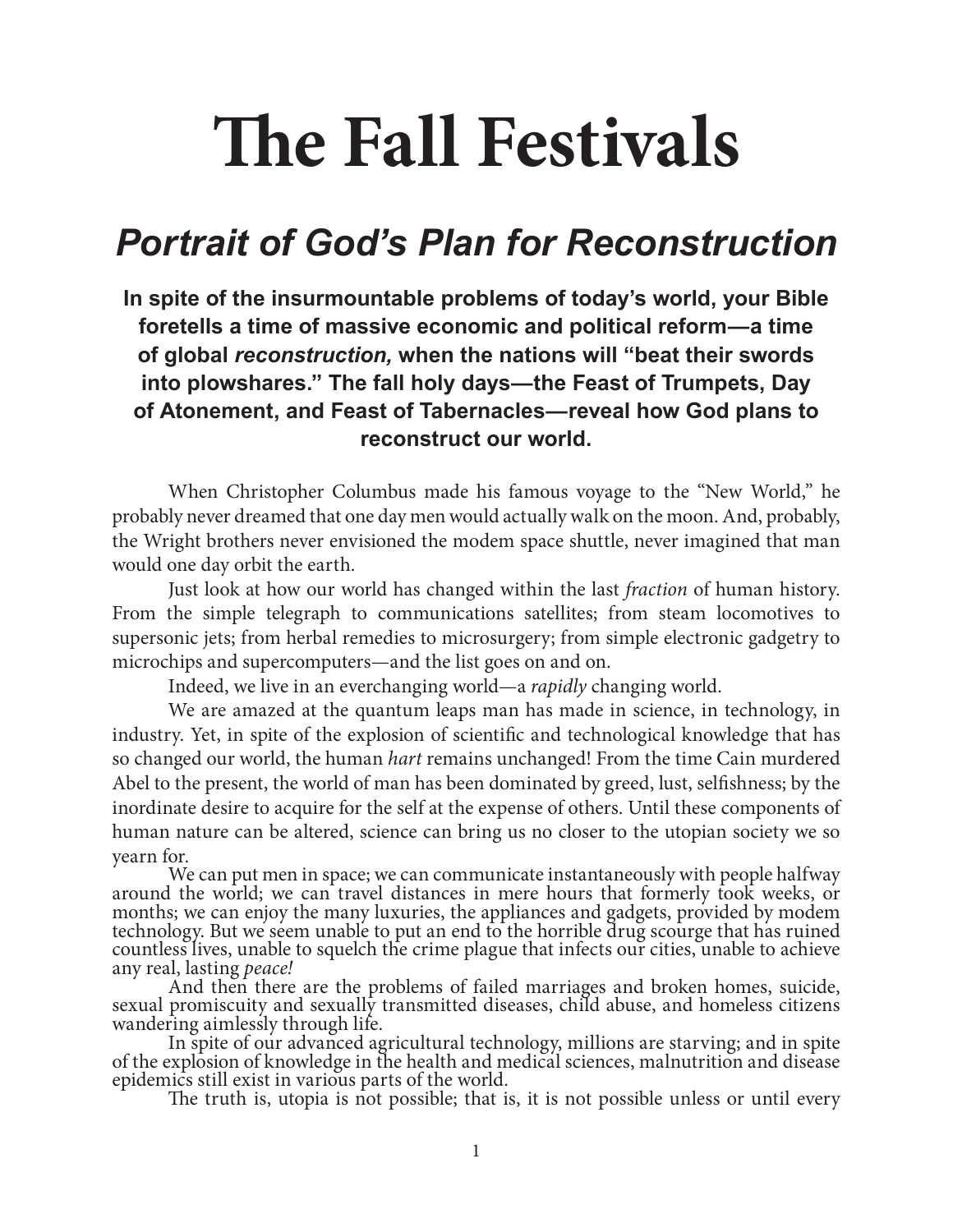aspect of human society is drastically changed-the economic and political structures and the philosophical and religious concepts on which governments and nations are built.

Believe it or not, that's exactly what is going to happen. Jesus Christ is going to come back to this earth. He is going to step into the affairs of humankind and bring about some drastic changes in government, in the economy, in education, and in religion. In other words, He is going to instigate a massive project of *reconstruction*!

And most important, He is going to set out to change that condition of the human heart which lies at the roots of so many of today's problems.

God's plan of spiritual salvation, as well as His plan for reconstruction of human society, is pictured in His annual festivals. Let's briefly review them.

#### **The Feasts of the Lord**

In Leviticus 23, God says, "These are the *feasts of the Lord*, even holy convocations,<br>which ye shall proclaim in their seasons" (verse 4).<br>The first of the "feasts of the Lord" is named in verse 5: "In the fourteenth day

Each year, at the "Lord's Supper," we symbolically imbibe "Christ our Passover" (1 Corinthians 5:7) by eating a small piece of unleavened bread (symbolizing His broken body) and drinking a small amount of red wine (symbolizing His shed blood). Jesus says: 'Whoso eateth my flesh, and drinketh my blood, hath eternal life; and I will raise him up at the last day ....He that eateth my flesh, and drinketh my blood, dwelleth in me, and I in

him" (John 6:54,56).<br>Passover pictures our acceptance of and reliance upon Jesus Christ, the true Lamb of God, who shed His life's blood that we might be saved. Passover, then, is the beginning of God's plan of spiritual salvation.

Then follows immediately the next of God's feasts: the Feast of Unleavened Bread.

"And in the fifteenth day of the same month is the Feast of Unleavened Bread unto the Lord: seven days ye must eat unleavened bread. In the first day ye shall have an holy convocation: ye shall do no servile work therein. But ye shall offer an offering made by fire unto the Lord seven days: in the seventh day is an holy convocation: ye shall do no servile

work therein" (Leviticus 23:6-8).<br>By eating unleavened bread for seven days, we symbolically ingest the "Bread of life" (John 6:33); and by abstaining from leavened products during this period, we picture the ideal of living without sin, of growing spiritually and overcoming our prideful, covetous human nature, and we are reminded that Christ has freed us from the bondage of sin.

Next, fifty days after the first weekly Sabbath on or following the first high day of the Feast of Unleavened Bread, we come to the Day of Pentecost, or Feast of Firstfruits (see Leviticus 23:15-21). This feast pictures the fact that God's church is the "firstfruits" of God's spiritual harvest, that He is calling only a comparative few now; and reminds us that a much greater harvest of souls, wherein salvation will be offered to *billions,* lies in the future.

The Day of Pentecost has been called the "birthday of the New Testament church," for it was on this day that the Holy Spirit descended upon and converted the believers who were gathered at Jerusalem (Acts 2).

The feasts described above are primarily concerned with spiritual conversion and the means whereby we are saved. Passover and the Days of Unleavened Bread point directly to Jesus Christ, the Source of our salvation. The Day of Pentecost tells us that God is calling a comparative few to salvation today, and reminds us of our need for the Holy Spirit in living the Christian life.

But now let's turn our attention to the remaining "feasts of the Lord," which outline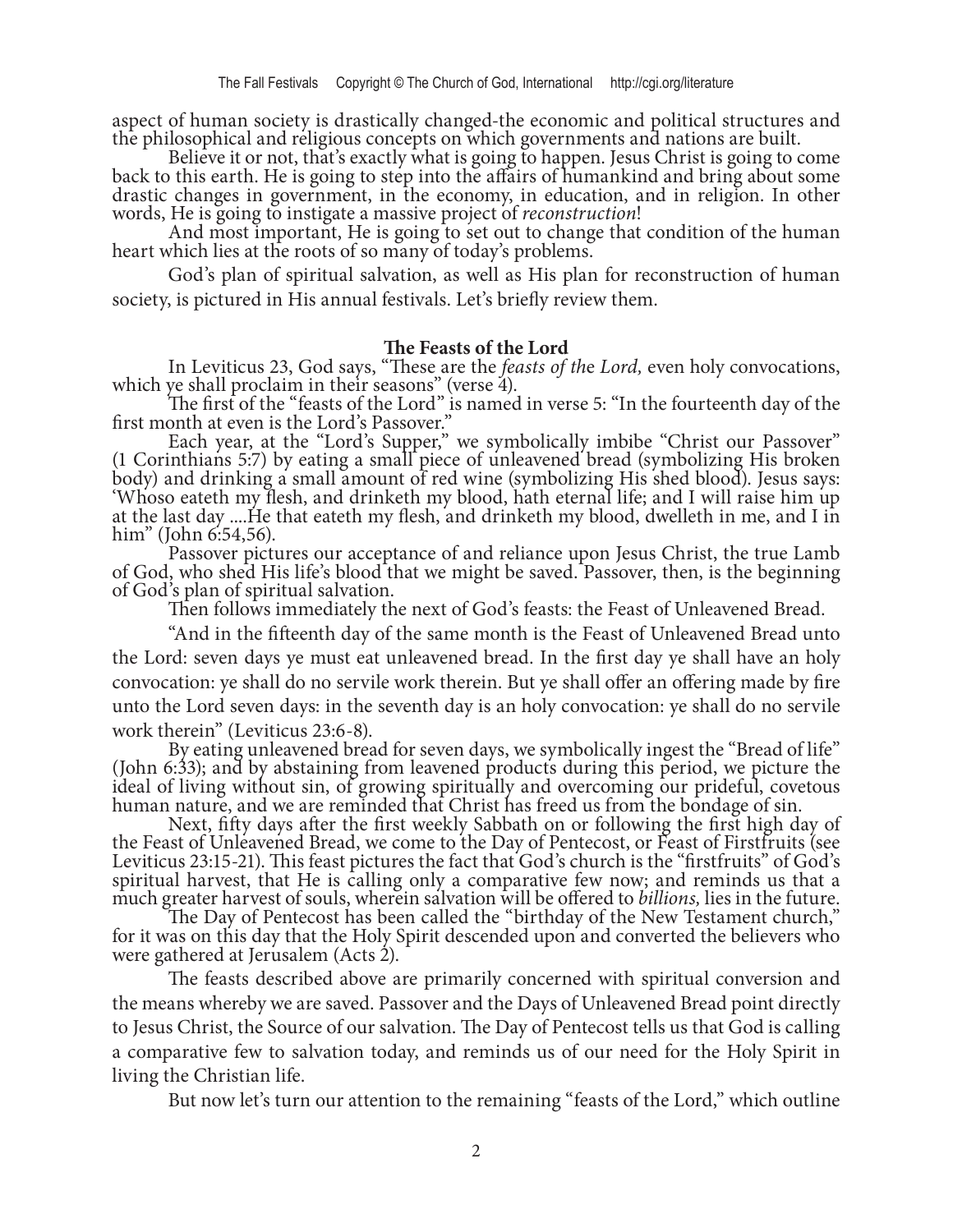God's plan for transforming this present evil world into a global paradise

**The Feast of Trumpets**<br>After Pentecost we come to the *Feast of Trumpets*. God says, "In the seventh month,<br>in the first day of the month, shall ye have a sabbath, a memorial of blowing of trumpets, a<br>holy convocation" (L

This feast reminds us of the coming "trumpet plagues" (Revelation 8-11) that will be "poured out" in the terrifying *Day of the Lord*, and of our present job of lifting up our voice "like a trumpet" (Isaiah 58:l) to warn t 24:21).

In the book of Revelation, the opening of the "seventh seal" marks the beginning of the Day of the Lord, the prophesied time of God's wrath. Notice John's description of this

momentous event:<br>"And when He had opened the seventh seal, there was silence in heaven about the space of half an hour. And I saw the seven angels which stood before God; and to them were given *seven trumpets*" (Revelation 8:1,2).<br>The seven trumpets symbolize a series of plagues which are to fall upon the hostile

powers that oppose and oppress God's people. The first four are poured out in the land, the sea, the rivers, and the atmosphere—the basic components of man's *life support system!* 

But this is only the beginning—the worst is yet to come!<br>John writes: "And I beheld, and heard an angel flying through the midst of heaven, saying with a loud voice, *Woe, woe, woe,* to the inhabiters of the earth, by reason of the other voices of the trumpet of the three angels, which are yet to sound" (Revelation 8:13).

The first two "woes"—the fifth and sixth trumpets—are described in chapter 9.<br>After witnessing the horrible plagues brought on by the fifth and sixth trumpets, John sees a "mighty angel come down from heaven...and he set his right foot upon the sea, and his left foot on the earth" (Revelation 10:1,2).<br>John continues: "And the angel which I saw stand upon the sea and upon the earth

lifted up his hand to heaven, And sware by Him that liveth for ever and ever, who created heaven, and the things that therein are, and the earth, and the things that therein are, and the sea, and the things which are therein, *that there should be time no longer"* (verses 56).

trumpet—"that there should be time no longer." What does this trumpet picture?<br>Notice verse 7: "But in the days of the voice of the seventh angel, when he shall begin<br>to sound, the *mystery of God should be finished*, as H

Keeping in mind that the seventh trumpet is the *last* trump, turn to 1 Corinthians 15, and read verses 51 and 52. Paul writes: "Behold, I shew you a *mystery* [compare with Revelation 10:7]; We shall not all sleep, but we

shall be raised incorruptible, and we shall be changed."<br>Paul is clearly speaking of the *Second Coming of Jesus Christ!* He says that Christ will<br>return, and the dead in Christ will be raised, at the "last trump."<br>Let's n

third woe [seventh trumpet] cometh quickly. And the seventh angel sounded; and there were great voices in heaven, saying, The kingdoms of this world are become the kingdoms of our Lord, and of His Christ; and He *shall reign for ever and ever*."

Trumpets pictures the Second Coming. It portrays the long-awaited intervention of Almighty God into the affairs of humankind—the first step in His plan of *global reconstruction*.<br>Of course, before reconstruction can commence, Christ must deal with His enemies;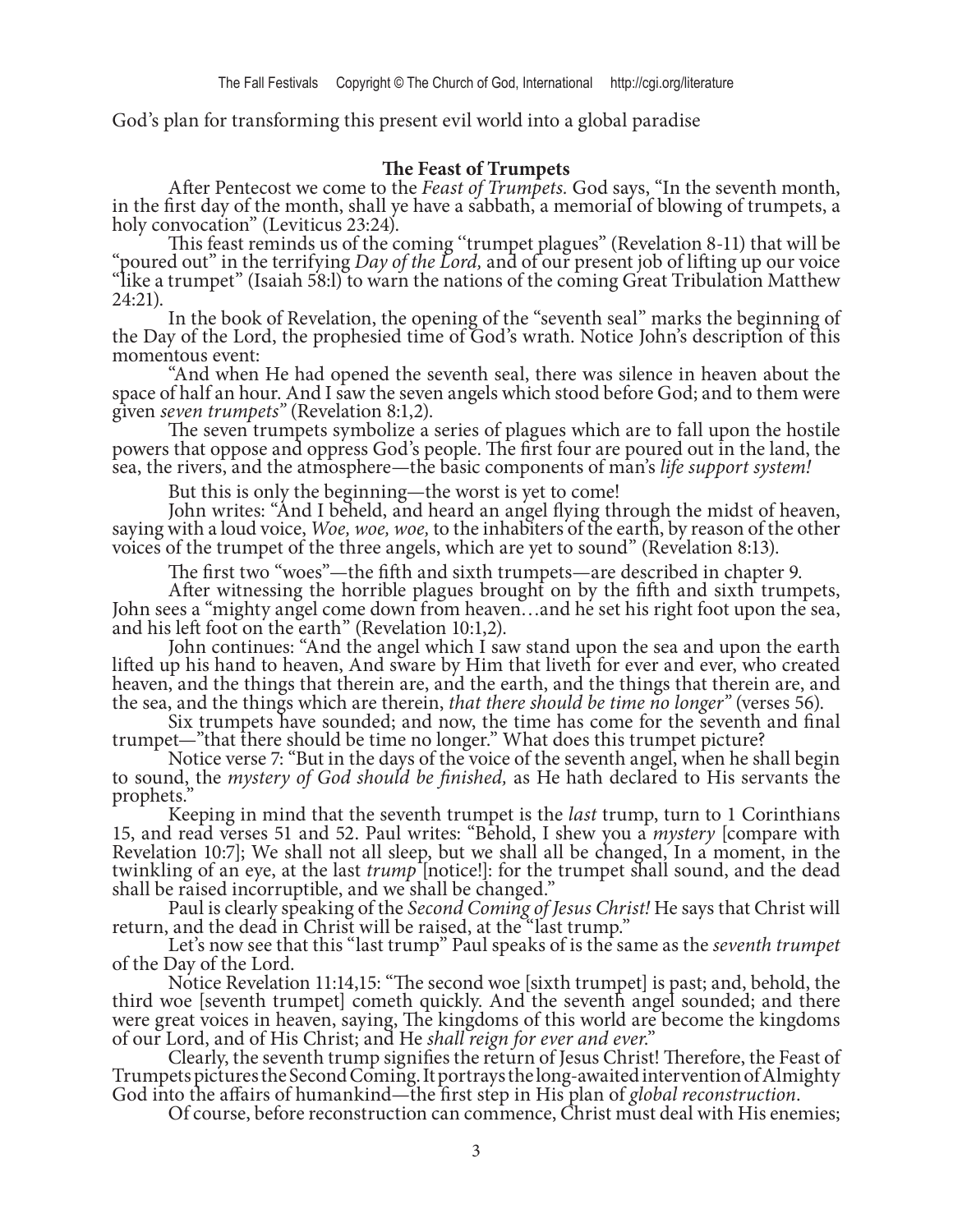He must "destroy them which destroy the earth" (Revelation 11:18).

When He came the first time, He came as the meek and lowly Lamb of God whose mission was to die for the sins of the world. But when He comes the second time, He is coming as a Mighty Conqueror—as King of kings, and Lord of lords (Revelation 17:14;

19:16)—and He will *wage war* with the nations that oppose Him.<br>John writes: "And I saw heaven opened, and behold a white horse; and He that sat<br>upon him was called Faithful and True, and in righteousness He doth *judge* a His eyes were as a flame of fire, and on His head were many crowns; and He had a name written, that no man knew, but He himself. And He was clothed with a vesture *dipped* in *blood:* and His name is called the Word of God. And the armies which were in heaven followed Him upon white horses, clothed in fine linen, white and clean. And out of His mouth goeth a sharp sword, that with it He should *smite the nations:* and He shall rule them with a rod of iron: and He treadeth the winepress of the *fierceness* and *wrath* of Almighty God" (Revelation 19:11-15).<br>Conce the Conquering King destroys His enemies with the "brightness of His

coming" (2 Thessalonians 2:8), He will establish world headquarters at Jerusalem, and then proceed to gather the peoples of Israel and Judah into Palestine to repopulate the land (Hosea 1:10; Ezekiel 37:21,22)—thus, Israel will be restored as a nation; the people "shall dwell safely all of them" (Ezekiel 38:8); and "Jerusalem shall be inhabited as towns without

walls" (Zechariah 2:2-5).<br>Christ will restore true worship in the land. "And He shall sit as a refiner and purifier of silver: and He shall purify the sons of Levi, and purge them as gold and silver, that they may offer unto the Lord an offering in righteousness. Then shall the offering of Judah and Jerusalem be pleasant unto the Lord, as in the days of old, as in the former years" (Malachi 3:3,4).

At long last, Israel will be *reconciled* with God, and will become the model nation she was intended to be.

And that brings us to the next holy day…

**The Day of Atonement** God says: "Also on the tenth day of this seventh month there shall be a *Day of Atonement;* it shall be an holy convocation unto you; and ye shall afflict your souls [which means to *fast*]..." (Leviticus 23:27).<br>The word *atonement* in this verse is translated from the Hebrew word *kippurim* 

(singular: kippur), and is defined "coverings" (Young's), or "expiation" (Strong's).<br>The Day of Atonement, then, pictures the *covering*, or *expiation*, of something.<br>The sacrificial rituals of the Day of Atonement are de the tabernacle of the congregation" (verse 7).One of the two goats was to be a sin offering

"Then shall he [the high priest] kill the goat of the sin offering, that is for the people, and bring his blood within the veil ...and sprinkle it upon the mercy seat, and before the mercy seat: And he shall make 'an *aton* because of the unclean ness of the children of Israel, and because of their *transgressions* in all their *sins:* and so shall he do for the tabernacle of the congregation, that remaineth among them in the midst of their uncleanness" (verses 15,16).

The sacrificial ritual was for the *covering* of the sins of the children of Israel. This is what is meant by the expression, "to make an atonement."

However, "it is not possible that the blood of bulls and of goats should take away sins" (Hebrews 10:4), for animal sacrificial offerings are merely "patterns of things in the heavens" (9:23); they portray the one true sacrifice that *does* cover, or expiate, sins—the sacrifice of Jesus Christ.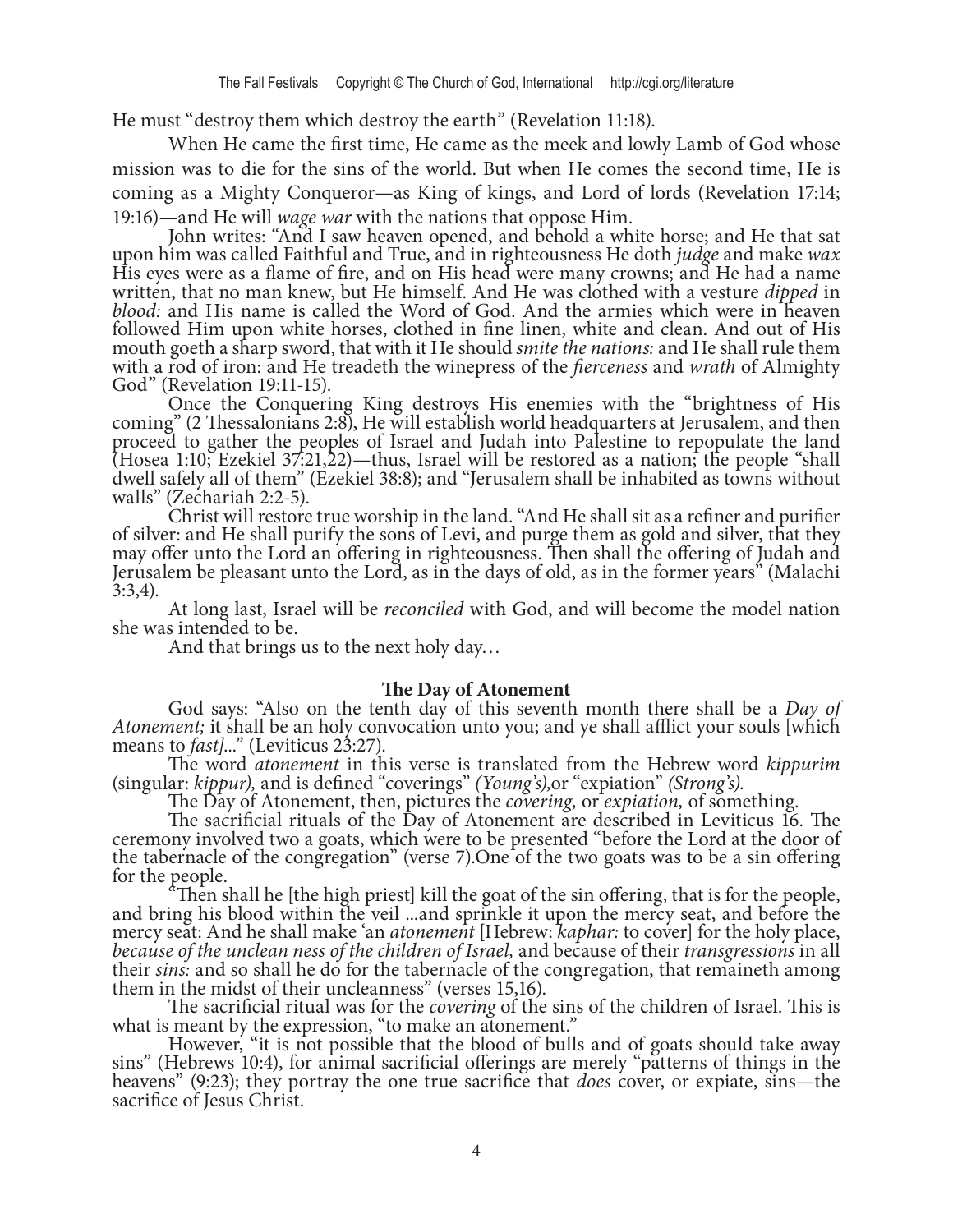"For Christ is not entered into the holy place made with hands, which are the figures of the true; but into heaven itself, now to appear in the presence of God for us: Nor yet that He should offer Himself often, as the high priest entered into the holy place every year [on the Day of Atonement] with the blood of others; For then must He often have suffered since the foundation of the world: but now once in the end of the world hath He appeared to *put away sin* by the sacrifice of Himself' (Hebrews 9:24-26).

The Day of Atonement, then, might well be termed the *day of reconciliation,* for the

expiation of sins facilitated by the sacrifice of Jesus Christ *reconciles* us to God the Father.

But the day also carries tremendous *prophetic* significance.<br>Those called and converted in this age—those cleansed from their sins by the blood of Jesus Christ—are the "firstfruits" of God's spiritual harvest, as the Day of Pentecost reveals. God's work of *reconciliation* is still in the beginning stage—there is still much more to be done.

When God gathers the peoples of Israel to their own land, He will *reconcile* Himself to them—they will truly become God's nation. They will become a model nation.

"And many nations shall come, and say, Come, and let us go up to the mountain of the Lord, and to the house of the God of Jacob; and He will teach us of His ways, and we will walk in His paths: for the law shall go forth of Zion, and the word of the Lord from Jerusalem. And He shall judge among many people, and rebuke strong nations *afar* off; and they shall beat their swords into plowshares, and their spears into pruninghooks: nation

shall not lift up sword against nation, neither shall they learn war any more" (Micah 4:2,3).<br>At present, God is calling to salvation only a compartive few, but the time is coming<br>when He will make His laws, and His way of

the saints will rule this earth for 1000 years (Revelation 20:4). This thousand-year reign is pictured in the next of God's annual festivals.

#### **The Feast of Tabernacles**

Turn again to Leviticus 23, and notice God's instructions regarding the Feast of Tabernacles:

the land, ye shall keep a feast unto the Lord seven days: on the first day shall be a sabbath, and on the eighth day shall be a sabbath [the "eighth day" is a separate feast; it occurs immediately after the seven-day Feast of Tabernacles. For an explanation of the meaning of this day, write for our free publication, *Does God Love the World Enough to Save It?*] … And ye shall keep it a feast unto the Lord seven days in the year. It shall be a statute for ever in your generations: ye shall celebrate it in the seventh month. Ye shall dwell in booths<br>[tents, or *tabernacles*] seven days; all that are Israelite born shall dwell in booths: That your generations may know that I made the children of Israel to dwell in booths, when I brought them out of the land of Egypt: I am the Lord your God" (verses 39,41-43).

The Feast of Tabernacles was an annual reminder to the Israelites that during their forty years of wandering in the wilderness, they had been pilgrims, sojourners, in search of the promised land.

the promised land. Similarly, the feast reminds God's people today that they are pilgrims and sojourners in the "wilderness" of this present evil world, and directs their attention to the "promised land"—the Kingdom of God. The festival pictures the *millennial reign* of Jesus Christ. It points to that time when there will be one world government, with Jesus Christ sitting on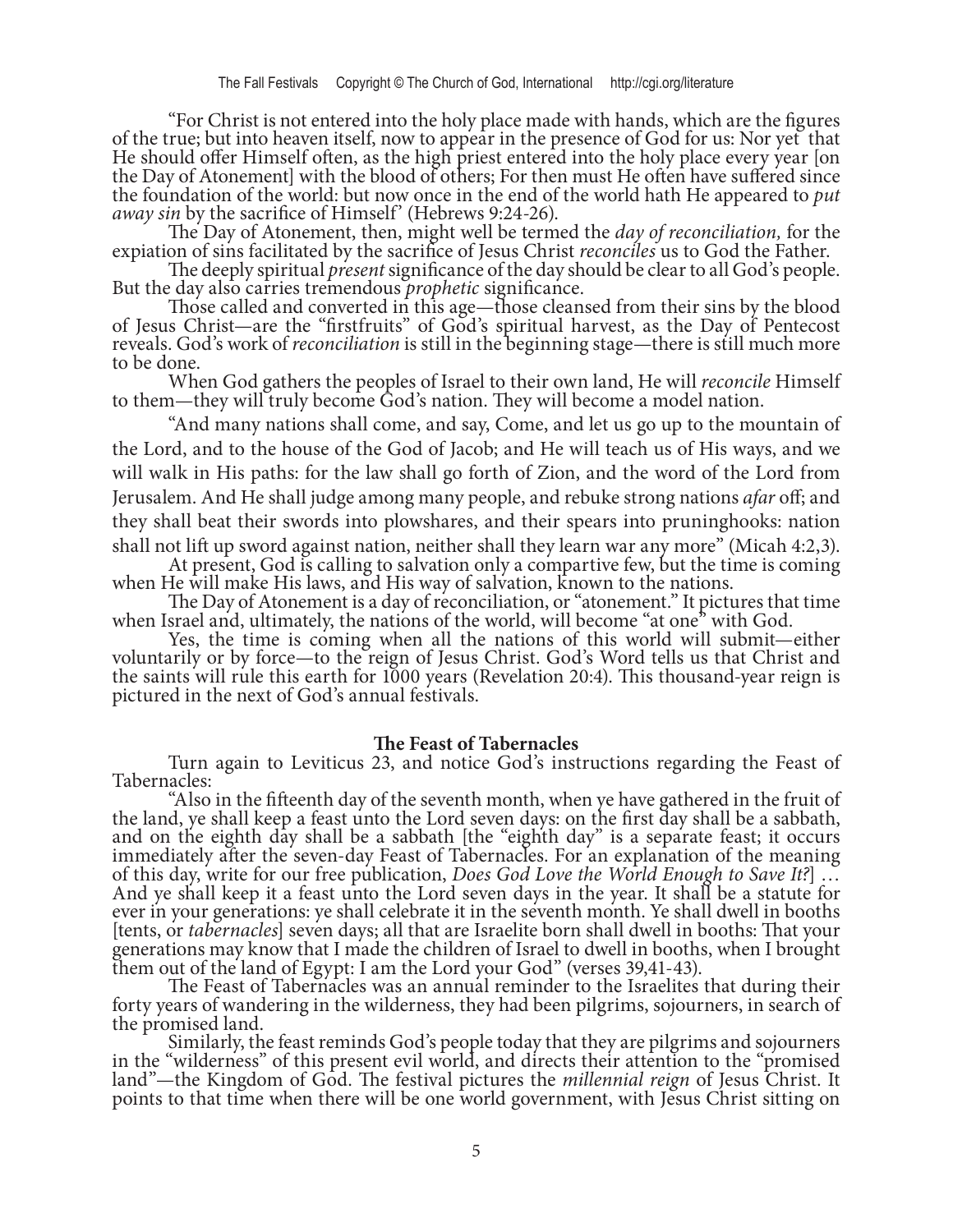the throne, ruling all nations. The feast portrays a time when true worship will be restored for all nations. Through the prophet Zechariah, God says, "And it shall come to pass, that every one that is left of all the nations which came against Jerusalem shall even go up from year to year to worship the King, the Lord of hosts, and to *keep the Feast* of *Tabernacles"*  (Zechariah 14:16).<br>Isaiah tells us, "And it shall come to pass, that from one new moon to another, and

It shall *all flesh* come to worship before me, saith the Lord" (Isaiah 66:23).<br>It shall *all flesh* come to worship before me, saith the Lord" (Isaiah 66:23).

existed between people because of religious differences? How many have been persecuted, enslaved, put to death in the name of religion?

The time is coming when there will be no more religious strife, no more persecution, no more hatred, no more suspicion. Everyone will worship the same God; reap the benefits of obeying His laws. God's law will become the standard of every nation, every city, every community.

God says: "And it shall come to pass, if thou shalt hearken diligently unto the voice of the Lord thy God, to observe and do all His commandments which I command thee this day, that the Lord thy God will set thee on high above all nations of the earth: And all these blessings shall come on thee, and overtake thee, if thou shalt hearken unto the voice of the Lord thy God. Blessed shalt thou be in the city, and blessed shalt thou be in the field. Blessed shall be the fruit of thy body, and the fruit of thy ground, and the fruit of thy cattle, the increase of thy kine, and the flocks of thy sheep. Blessed shall be thy basket and thy store [kneading-troughs]. Blessed shalt thou be when thou comest in, and blessed shalt thou be

Just think of what a wonderful world it will be when all the nations of this world really begin to obey the commandments of God. They will reap the blessings God promised to Israel for obedience. Famine, disease epidemics, flooding, drought-all these will become

Listen to this prophecy concerning God's plan for reconstruction: "Fear not, thou worm of Jacob, and ye men of Israel; I will help thee, saith the Lord, and thy redeemer, the Holy One of Israel. Behold, I will make thee a new sharp threshing instrument having teeth: thou shalt thresh the mountains, and beat them small, and shalt make the hills as chaff. Thou shalt fan them, and the wind shall carry them away, and the whirlwind shall scatter them: and thou shalt rejoice in the Lord, and shalt glory in the Holy One of Israel. When the poor and needy seek water, and there is none, and their tongue faileth for thirst, I the Lord will hear them, I the God of Israel will not forsake them. I will open rivers in high places, and fountains in the midst of the valleys: I will make the wilderness a pool of water, and the dry land springs of water. I will plant in the wilderness the cedar, the shittah tree, and the myrtle, and the oil tree; I will set in the desert the fir tree, and the pine, and the box tree together: That they may see, and know, and consider, and understand together, that the hand of the Lord hath done this, and the Holy One of Israel hath created it" (Isaiah

41:14-20).<br>Yes, the time is coming when God is going to set His hand to heal our world. In spite of the enormous problems we face today, a happy, prosperous future awaits the inhabitants of planet earth.

In the meantime, we have the responsibility of submitting to God's rule now, of looking to and relying on Jesus Christ as Lord and personal Savior, of obeying the Ten Commandments of God, of keeping His annual feasts and h

What about you? Are you striving to obey God? Are you keeping His holy days? If you have not previously kept God's feasts, would you like to begin keeping them?

The Church of God, International,will be holding holy day services in various locations across the United States and around the world-and you are invited to attend.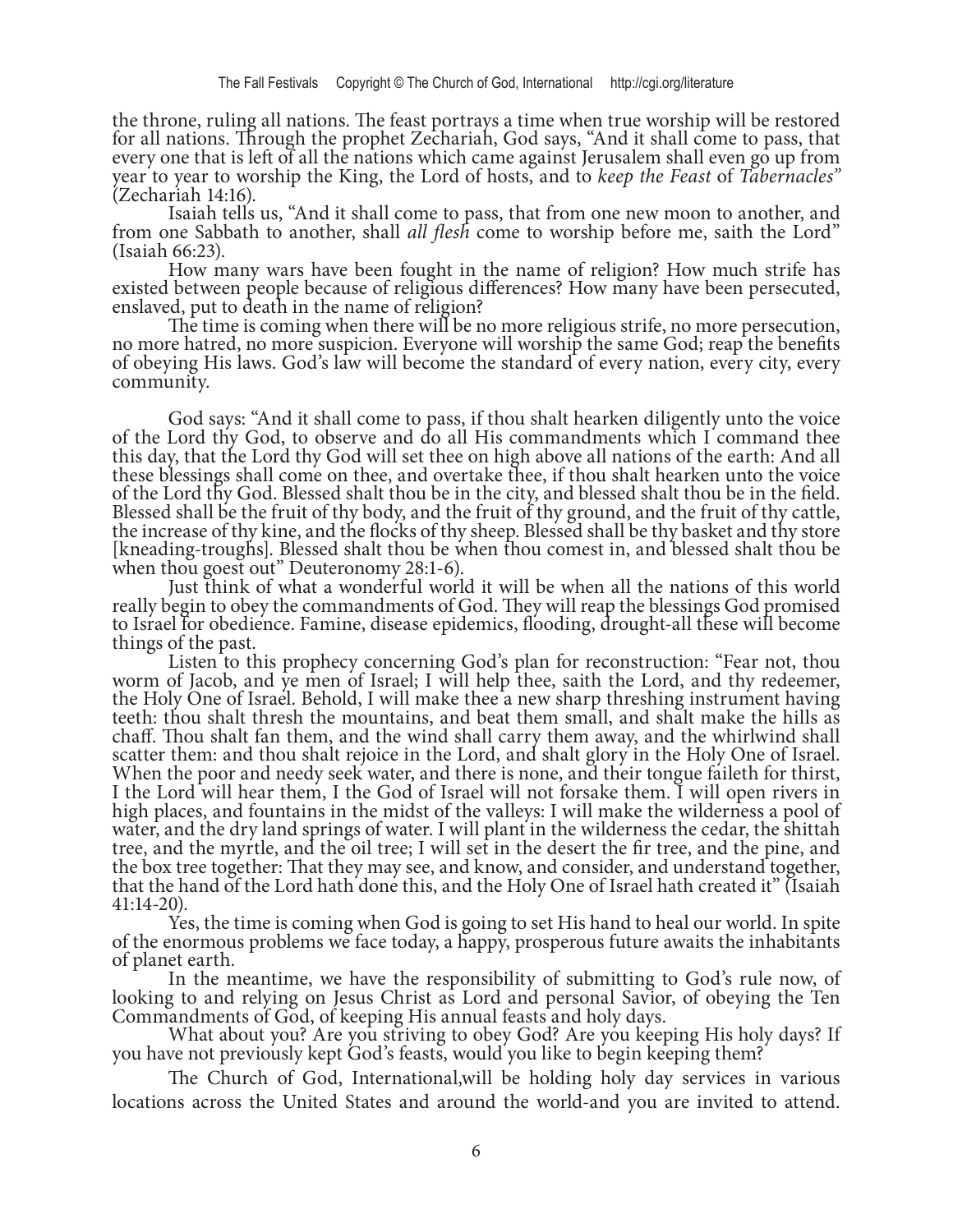The Fall Festivals Copyright © The Church of God, International http://cgi.org/literature

### Write or call for our *Holy Day Calendar*.

Copyright © 2002 The Church of God International, PO Box 2525, Tyler, TX 75710. Phone: (903) 939-2929 Email: info@cgi.org All rights reserved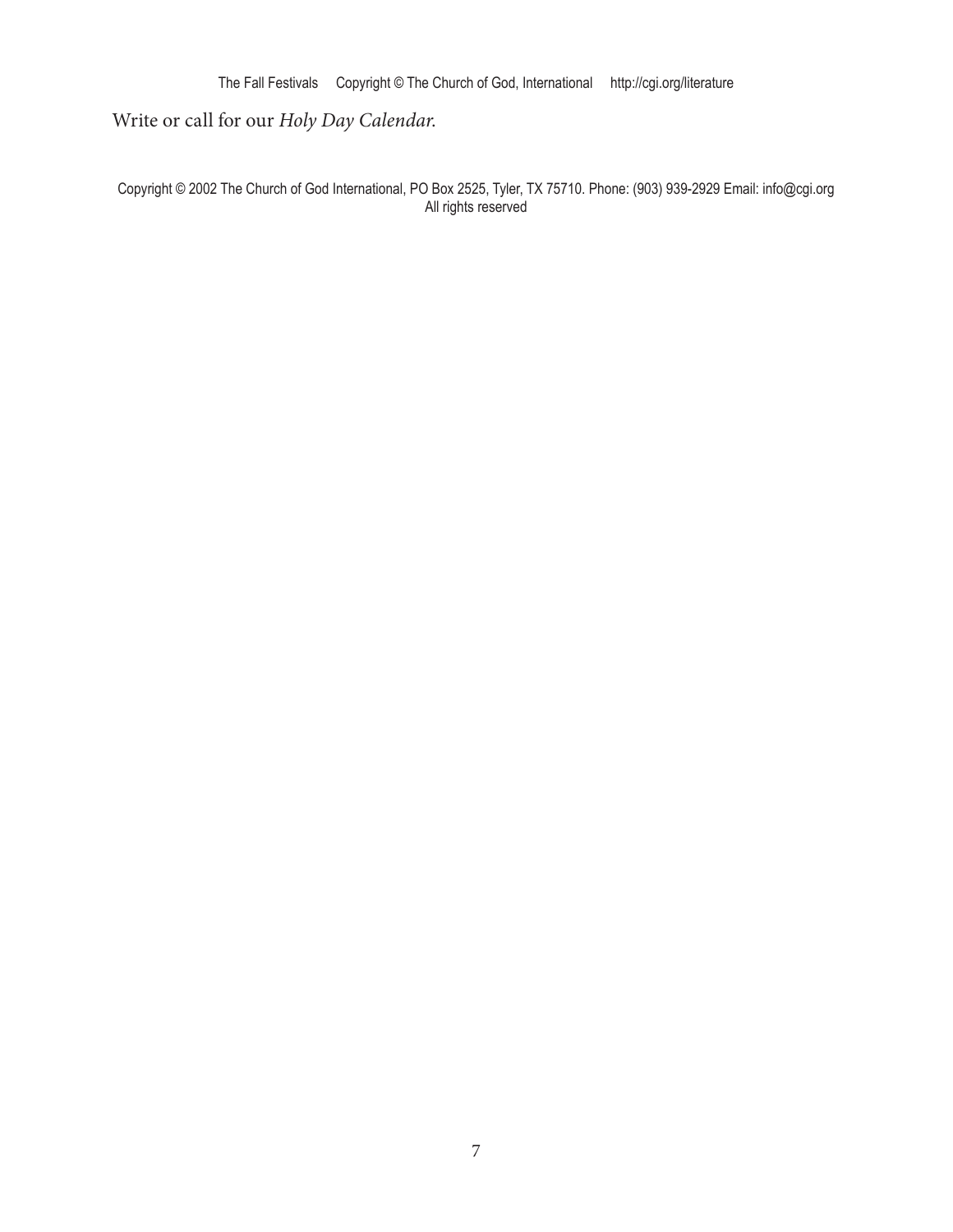### **About the Church of God International**

*This literature is published by the Church of God International, based in Tyler, Texas. Incorporated in 1978, the CGI has ministers and congregations scattered throughout the United States and Canada. We also have churches in Jamaica, the Philippines, and Australia.* 

*The CGI's mission is to preach the gospel of Jesus Christ throughout the world (Matthew 28:19). We are blessed with four basic tools to accomplish this:* 

- *1. Personal and local church evangelism.*
- *2. Television and radio broadcasting.*
- *3. Booklets, brochures, and study tapes.*
- *4. The Internet.*

#### **How You Can Help**

*All our materials and services are offered to the public free of charge. Many naturally ask us how we can afford to send out thousands of booklets and study tapes each month. The answer is simple.* 

*On a regular basis, prayerful friends and members of the Church of God International voluntarily support us with tithes and offerings to further the advancement of the gospel to the world. No financial obligation is ever demanded, but if you are moved to support this work of God, donations are gratefully accepted at the addresses listed. (Contributions in the United States and Canada are tax deductible.) Giving to and through us is an effective way for people like you to help spread the gospel of Jesus Christ.*